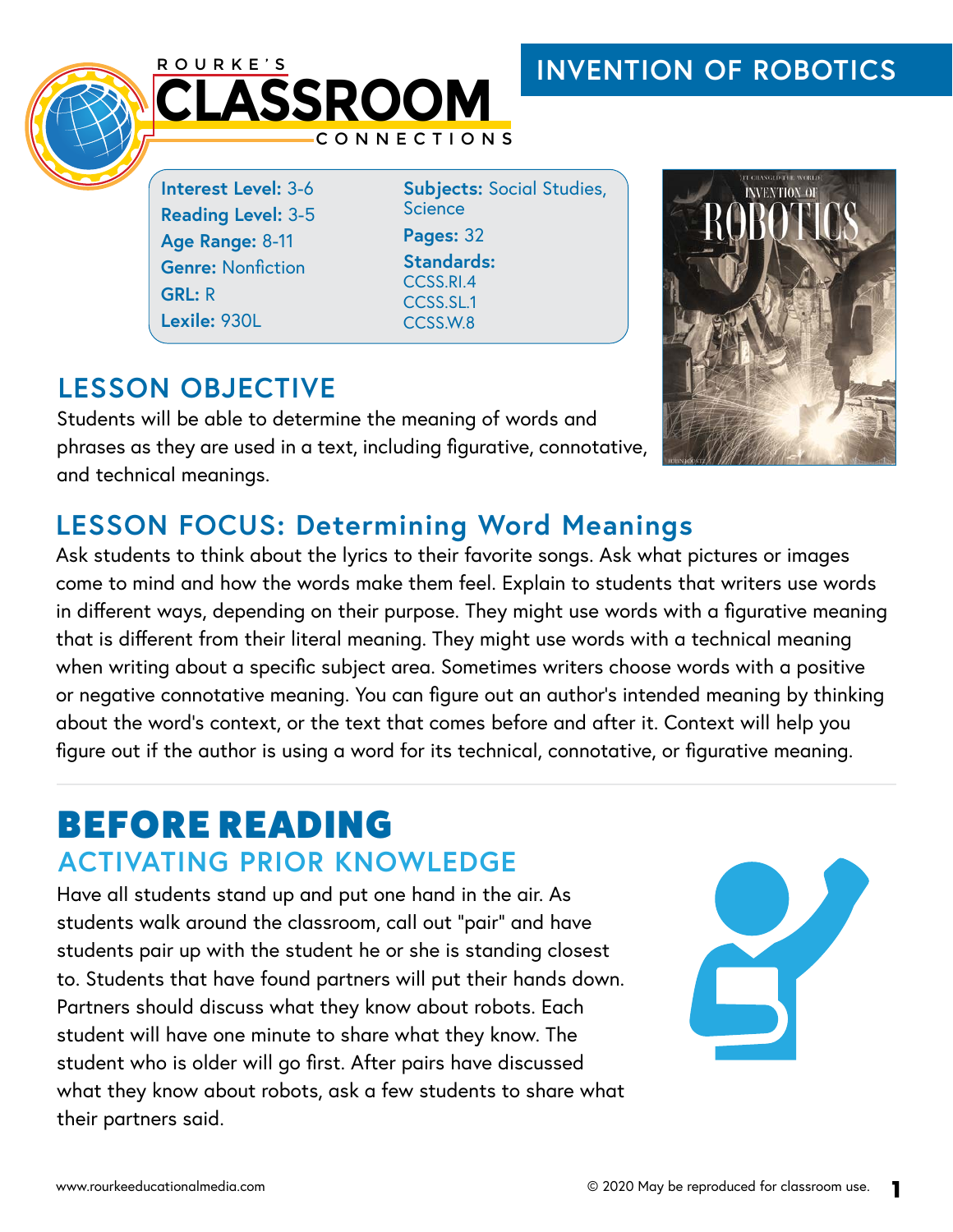## **PREVIEW AND PREDICT**

Show students the cover of the book. Ask them to describe what they see and share what they think they will learn in the book. Engage students in a book walk. Show them the table of contents, glossary, a sample of pages, and photographs.

# AS YOU READ

Read the book aloud. During reading, stop and model a think aloud showing students how to use context clues to determine the meaning of a word (do this a few times). Show students how to look for clues in the sentence that comes before and after it.

# AFTER YOU READ

### **2. Compare and contrast two types of robots from the book using the Comparing and Contrasting Graphic Organizer. Directions:**

Refer back to the words or phrases that you modeled your think aloud with. Reiterate that analyzing context to determine figurative, connotative, and technical meanings of words will help them better understand authors' intended meanings.

### **SUGGESTED AFTER READING ASSESSMENT QUESTIONS (Encourage students to look back in the text to support their answers):**

- 1. Summarize the section, "Manufacturing and Farming Robots."
- 2. What is an *automaton*?
- 3. Why are robots important in manufacturing?
- 4. What are some different things that robots are used for?
- 5. How are robots helpful to our world today?



Use the Venn diagram to compare and contrast two concepts, people, places, objects, or ideas.



- 1. Label each circle with the name of the concept. 2. Place the different characteristics on the outside area of the circles.
- 3. Place the similarities in the overlapping areas.

**1. Complete the Vocabulary Application Graphic Organizer.** 

| <b>Key Word</b> | What does it mean? | Use it in a sentence |
|-----------------|--------------------|----------------------|
|                 |                    |                      |
|                 |                    |                      |
|                 |                    |                      |
|                 |                    |                      |
|                 |                    |                      |
|                 |                    |                      |
|                 |                    |                      |
|                 |                    |                      |
|                 |                    |                      |
|                 |                    |                      |
|                 |                    |                      |
|                 |                    |                      |
|                 |                    |                      |
|                 |                    |                      |
|                 |                    |                      |